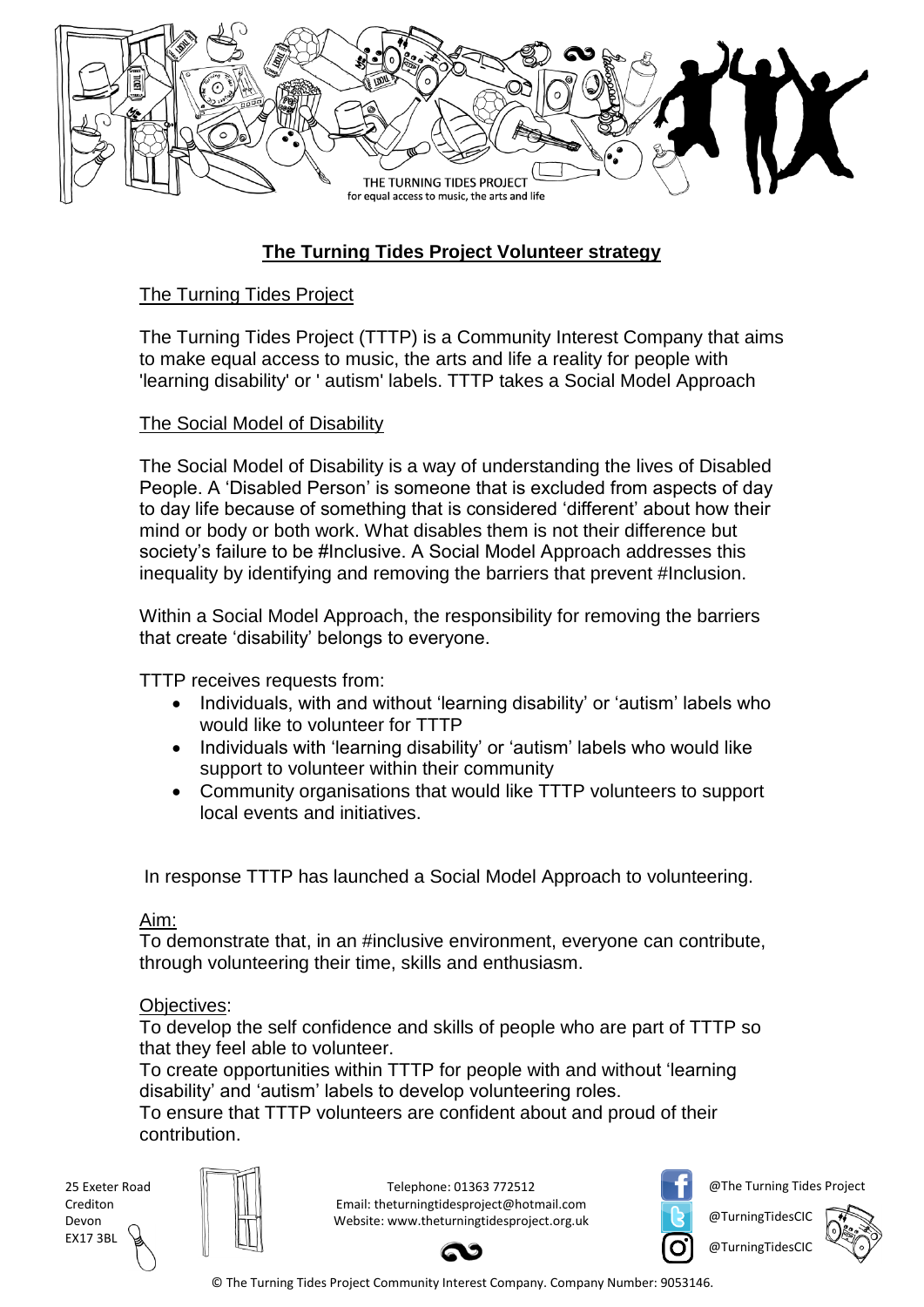

To establish development routes to ensure that volunteers are supported to gain skills and qualifications.

To ensure that TTTP volunteers contribute to the sustainability of TTTP. To support people with 'learning disability' and 'autism' labels to contribute, as volunteers, to the life of their community.

## TTTP Volunteering approach has three components:

- 1. People with and without 'learning disability' or 'autism' labels contributing to the work of TTTP.
- 2. People with 'learning disability' or 'autism' labels being supported to contribute to the life of their community.
- 3. Members of The Turning Tides Support Network actively engaged as volunteers, in the work of TTTP.

### Accessible Systems and Processes

TTTP Volunteering Policy is concise and follows the same shape as all TTTP Policies.

TTTP Volunteering Contract mirrors the Contracts for all TTTP job roles, is colour -coded, for ease of access and is shared with each volunteer verbally and on paper.

Each individual volunteer has a personalized and agreed Volunteering Contract.

#### Measuring the Social Impact of TTTPs Volunteering Strategy

TTTP measures its Social Impact by identifying the difference made to:

- Individuals who are part of TTTP
- The population of people with 'learning disability' or 'autism' labels
- The community
- The sustainability of TTTP

#### Individuals:

The Turning Tides Project has:

- 5 contracted volunteers
- 10 informal volunteers
- 5 people in the process of becoming volunteers

25 Exeter Road Crediton Devon EX17 3BL



Telephone: 01363 772512 Email: theturningtidesproject@hotmail.com Website: www.theturningtidesproject.org.uk



@The Turning Tides Project

@TurningTidesCIC @TurningTidesCIC

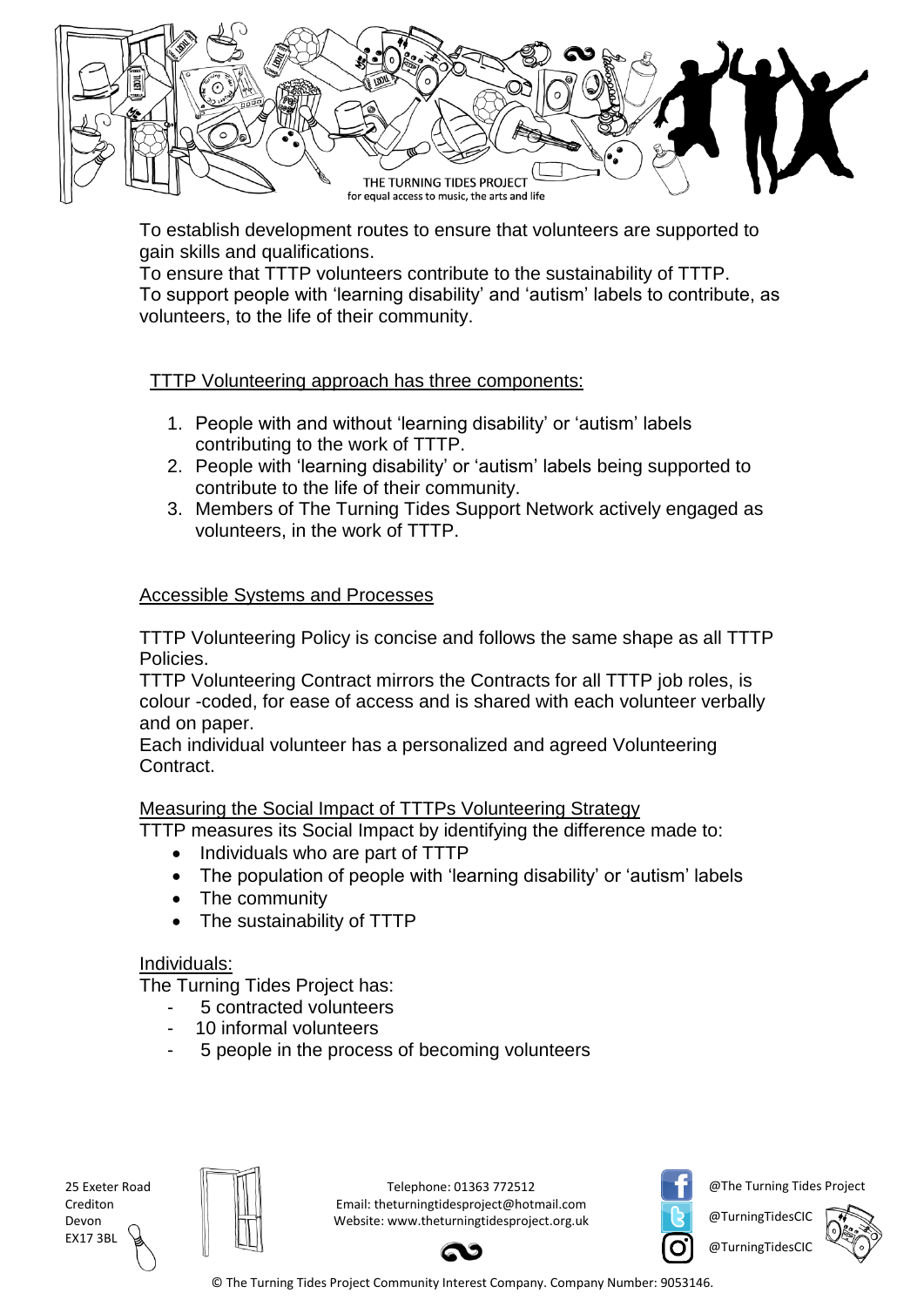

Skills and qualifications gained by TTTP volunteers include: City and Guild Train the trainer. Pre-coaching qualification. Level 1 Football coaching qualification.

In addition to the self confidence and skills gained through volunteering, TTTP volunteering strategy enables people with 'learning disability' or 'autism' labels to participate in and contribute to TTTP sessions and projects without incurring support charges.

This means that people:

- without funding for support can be part of TTTP
- with funding can agree, through their volunteering contract, a combination of voluntary and supported roles that maximizes the opportunities available to them and keeps the cost of wide and creative access, within budget.

The population of people who have 'learning disability' or 'autism' labels TTTP's volunteering approach showcases ability and contribution. We aim for this to positively impact upon the opportunities available to those who are not part of TTTP.

There is a steady increase in the number of people, particularly with 'autism' labels that are approaching TTTP to discuss volunteering opportunities.

#### The community

TTTP have volunteered for:

- Crediton Christmas Tree Festival
- Okehampton Edwardian Night
- Tesco Food Bank

In 2018, TTTP will actively seek opportunities to share the Social Model Approach to Volunteering with local organisations, the Local Authority and providers of community and Social Care services

## The sustainability of TTTP

Volunteers are currently supported to:

- Co -Coach our #inclusive football team
- Staff our pop-up shop
- Lead a Dungeons and Dragons session
- Co-train our Social Model of Disability workshops
- Design and create products sold in our shop,
- Provide support at performances

| 25 Exeter Road  |  |
|-----------------|--|
| Crediton        |  |
| Devon           |  |
| <b>EX17 3BL</b> |  |
|                 |  |

Telephone: 01363 772512 Email: theturningtidesproject@hotmail.com Website: www.theturningtidesproject.org.uk



@The Turning Tides Project

@TurningTidesCIC

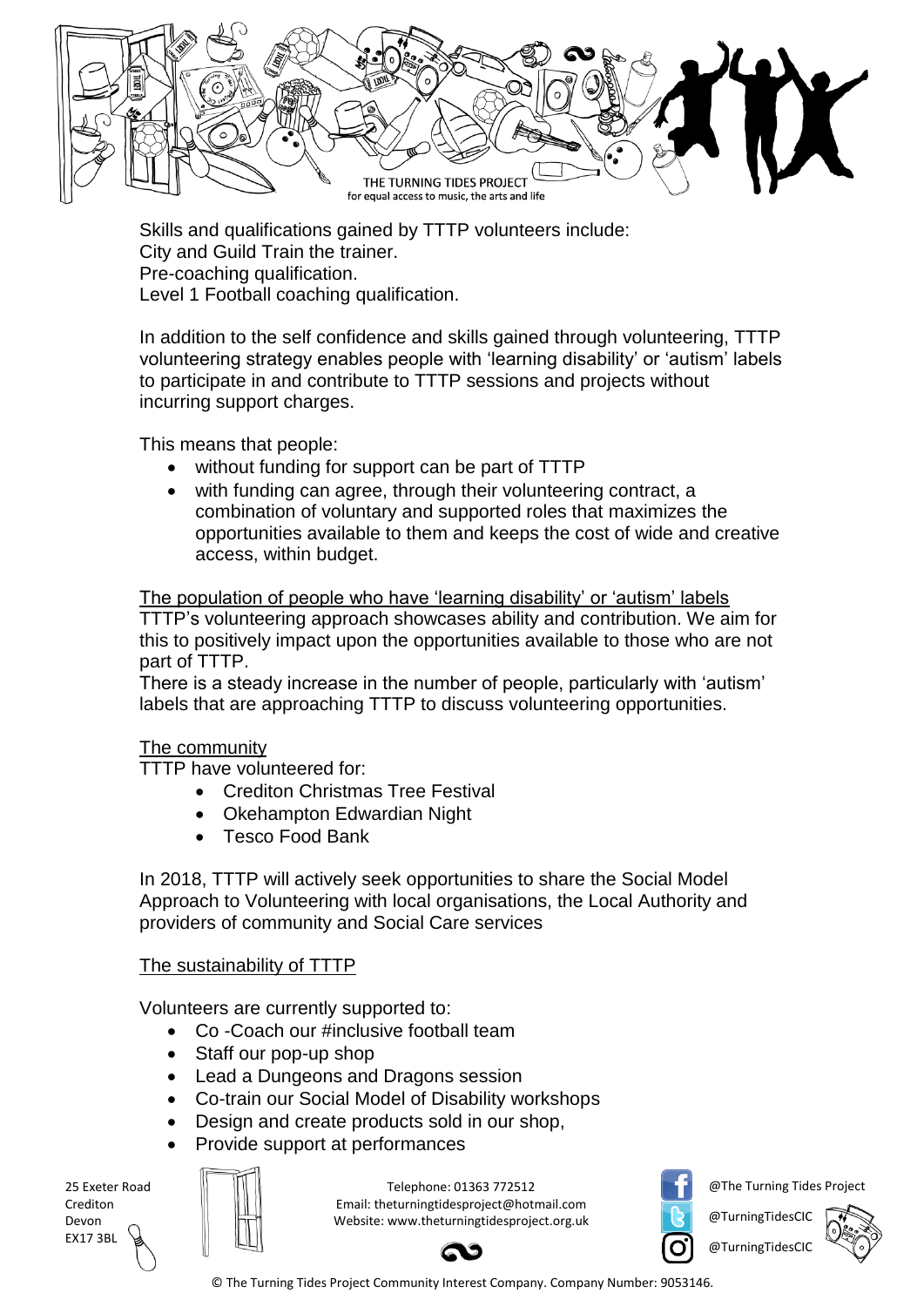

- Co-facilitate our #inclusiveink workshops
- Perform as members of TTTP Big Band
- Film at TTTP and Community events
- Contribute to the evaluation of organisaiotns and venues seeking TTTP #inclusive endorsement.

#### The Barriers to #Inclusive Volunteering

Identifying the Barriers to inclusion is a key component of taking a Social Model Approach: Acknowledging and understanding the barriers encountered informs development.

#### Individual Barriers

For some people the expectation that they can and should contribute has been a challenge. The quality of the support given to individuals in their exploration of this challenge is critical. This support includes the feedback they receive form family, friends and their community as well as the expectations of their formal support providers.

In an enabling environment, everything is possible, and everyone can make a valuable contribution.

#### Community and TTTP Barriers

Individuals support can be complex and might be planned well in advance. TTTP volunteers will be much more likely to respond positively to requests to volunteer for community events when given:

- At least a month's notice
- As much detail as possible about both the event and the volunteering role.

#### Next Steps

- Increase number of formal TTTP Volunteers and support them to develop their skills and qualifications
- Develop Small Talk versions of TTTP Volunteering Strategy and **Contracts**
- Develop the progression routes from TTTP Volunteer to TTTP Supported employee

25 Exeter Road Crediton Devon EX17 3BL

Telephone: 01363 772512 Email: theturningtidesproject@hotmail.com Website: www.theturningtidesproject.org.uk



@The Turning Tides Project

@TurningTidesCIC